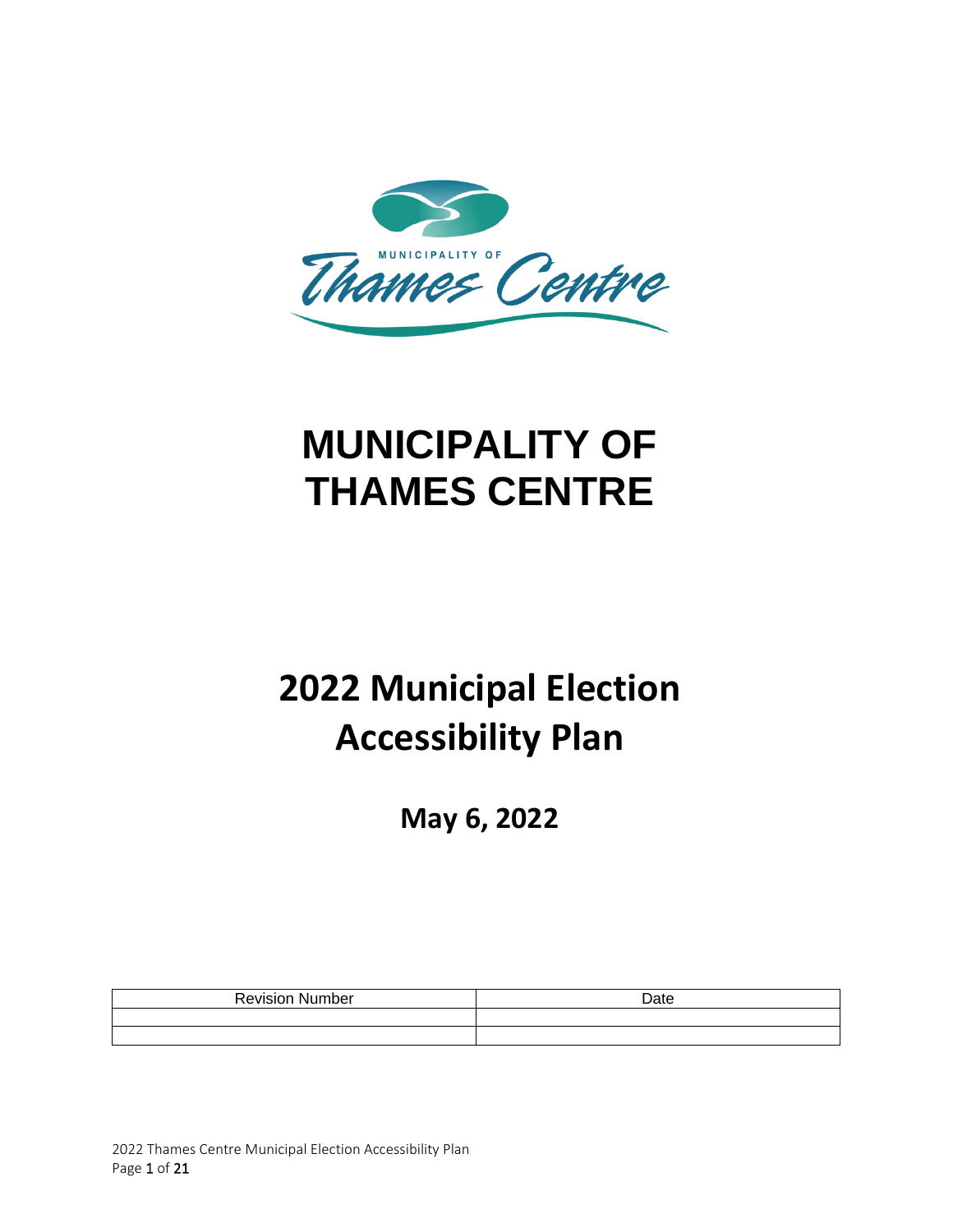# **Contents**

| $\mathbf{1}$ . |                                                                                           |  |
|----------------|-------------------------------------------------------------------------------------------|--|
| 2.             |                                                                                           |  |
| 3.             |                                                                                           |  |
| 4.             | MUNICIPAL ELECTIONS ACT, 1996, AS AMENDED - LEGISLATIVE REQUIREMENTS 4                    |  |
| 5.             |                                                                                           |  |
| 6.             |                                                                                           |  |
| 7.             |                                                                                           |  |
| 8.             |                                                                                           |  |
|                |                                                                                           |  |
|                |                                                                                           |  |
|                |                                                                                           |  |
|                |                                                                                           |  |
|                |                                                                                           |  |
|                |                                                                                           |  |
|                |                                                                                           |  |
|                |                                                                                           |  |
|                |                                                                                           |  |
|                |                                                                                           |  |
|                |                                                                                           |  |
|                |                                                                                           |  |
|                |                                                                                           |  |
|                |                                                                                           |  |
|                |                                                                                           |  |
|                |                                                                                           |  |
|                |                                                                                           |  |
|                |                                                                                           |  |
|                |                                                                                           |  |
|                |                                                                                           |  |
|                |                                                                                           |  |
|                |                                                                                           |  |
|                |                                                                                           |  |
|                | APPENDIX B - Municipality of Thames Centre Voting Period Daily Accessibility Checklist 19 |  |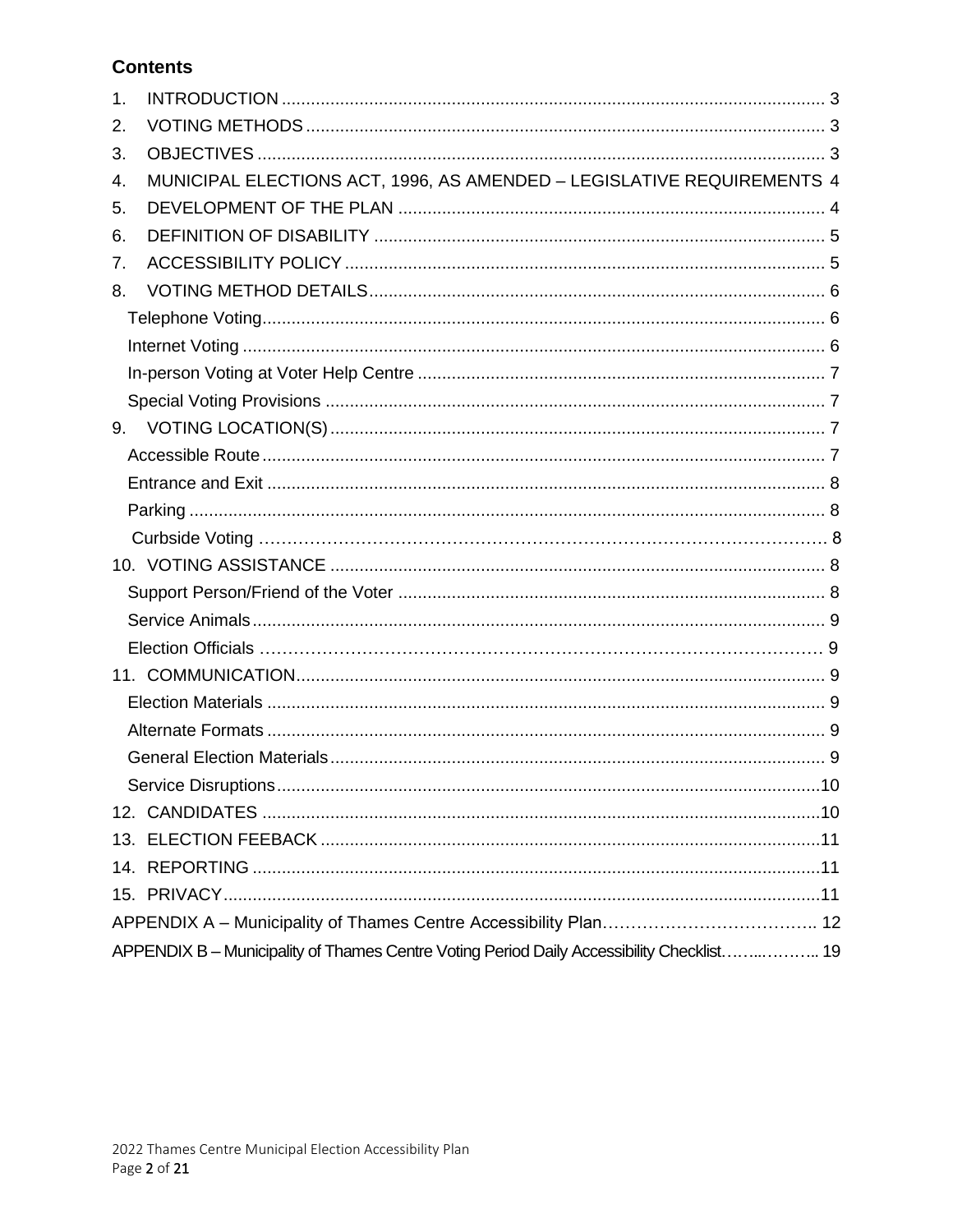## <span id="page-2-0"></span>**1. INTRODUCTION**

This plan will address the specific accessibility requirements in relation to the 2022 Municipal Election in the Municipality of Thames Centre.

The Municipality of Thames Centre has chosen the telephone and internet alternative voting method for the 2022 Municipal Election. The alternative election method allows eligible voters to vote from the location of their choosing. For voters with disabilities, this voting method allows you to vote in a location that best suits your needs

# <span id="page-2-1"></span>**2. VOTING METHODS**

The 2022 Municipality of Thames Centre Municipal Election will be working with Intelivote Systems Inc. to provide eVoting services to eligible voters. This includes the convenience and independence of voting from anywhere via telephone, internet or in-person at the Voter Help Centre during the Voting Period of October 17, 2022 to October 24, 2022.

Everyday tools like computers and telephones can present accessible opportunities for persons with disabilities to accomplish more, while being consistent with the principles of independence, dignity, integration and equal opportunity.

The Intelivote Voting System provides voters with the capability to vote from the comfort of their own home. Voting from home facilitates the voting process for persons with disabilities who may have mobility restrictions, visual impairment, and/or have a difficult time with transportation. Additionally, persons who have assistive devices set up in their homes can now use them to assist with casting a ballot privately and independently.

By allowing persons with disabilities to vote from any location and from a selection of methods/devices, there is an increase in the capability of the voter to vote without any assistance. This provides persons with disabilities the same independence and privacy in participating in the election as other voters. If persons with disabilities do require assistance in the voting process, trained Election Officials will be present at in-person Voter Help Centres offered by the Municipality of Thames Centre throughout the voting period.

# <span id="page-2-2"></span>**3. OBJECTIVES**

This plan is intended to highlight measures that the Municipality of Thames Centre will be implementing to ensure equal opportunity for all electors and candidates. These objectives include:

- That persons with disabilities are able to independently cast their vote and verify their selection.
- That persons with disabilities have full and equal access to all information on where and when to vote and on eligible candidates.
- That persons with disabilities can fully participate in the Municipal Election as an elector, candidate, or election official.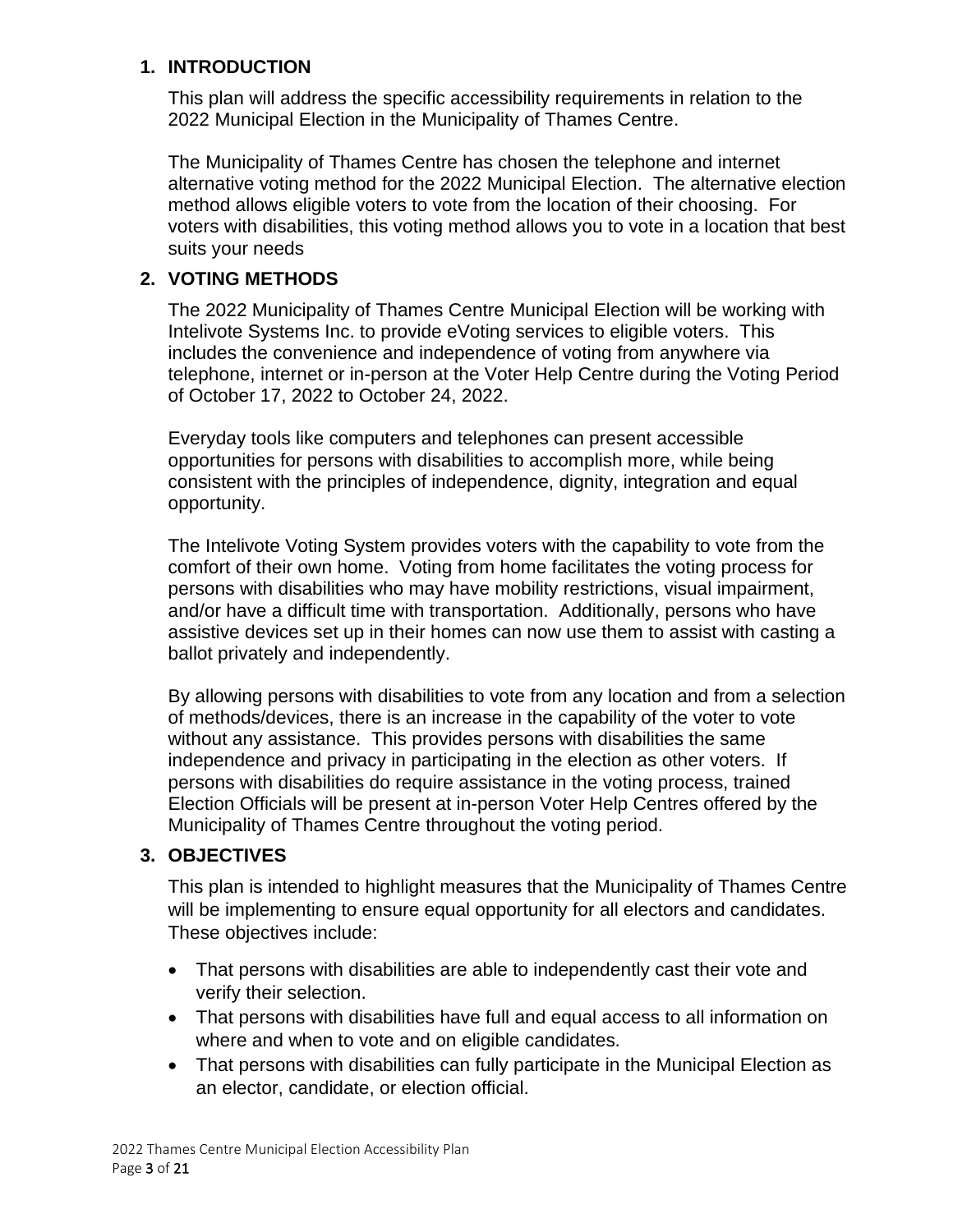- That efforts are made to ensure that electors with disabilities are aware of the accessibility measures available via channels such as the newspaper, media launches, the Municipality's website and social media.
- That the Voter Help Centre at 4305 Hamilton Road, Dorchester be accessible to electors who choose to cast their vote at that particular location.

# <span id="page-3-0"></span>**4. MUNICIPAL ELECTIONS ACT, 1996, AS AMENDED – LEGISLATIVE REQUIREMENTS**

The Clerk is responsible for conducting municipal elections and establishing policies and procedures to ensure that all electors have the opportunity to fully participate in the 2022 Municipality of Thames Centre Election.

The *Municipal Elections Act, 1996*, as amended states the following:

- 12.1(1) A clerk who is responsible for conducting an election shall have regard to the needs of electors and candidates with disabilities.
- 12.1(2) The clerk shall prepare a plan regarding the identification, removal and prevention of barriers that affect electors and candidates with disabilities and shall make the plan available to the public before voting day in a regular election.
- 12.1(3) *Within 90 days after voting day in a regular election*, the clerk shall prepare a report about the identification, removal and prevention of barriers that affect electors and candidates with disabilities and shall make the report available to the public.

# <span id="page-3-1"></span>**5. DEVELOPMENT OF THE PLAN**

This Plan is a "living document" which will be improved and updated as new opportunities are identified or become available. The following steps shall be implemented as a continuation of the development of the 2022 Municipal Election Accessibility Plan:

- Review and analysis of documents, policies and other supporting materials from AMCTO, neighboring municipalities, the Ministry of Municipal Affairs and Housing, and other various stakeholder groups.
- Establish staff training standards and practices directly related to the Election to ensure that people with disabilities are able to vote in a positive customer service environment, and ensure that all Election Officials recognize that a voter's needs shall be accommodated.
- Consultation with 2022 Election Team to substantiate that the Plan meets the needs of person with disabilities.
- Provide a copy of the Plan to the Middlesex County Joint Accessibility Coordinator for review.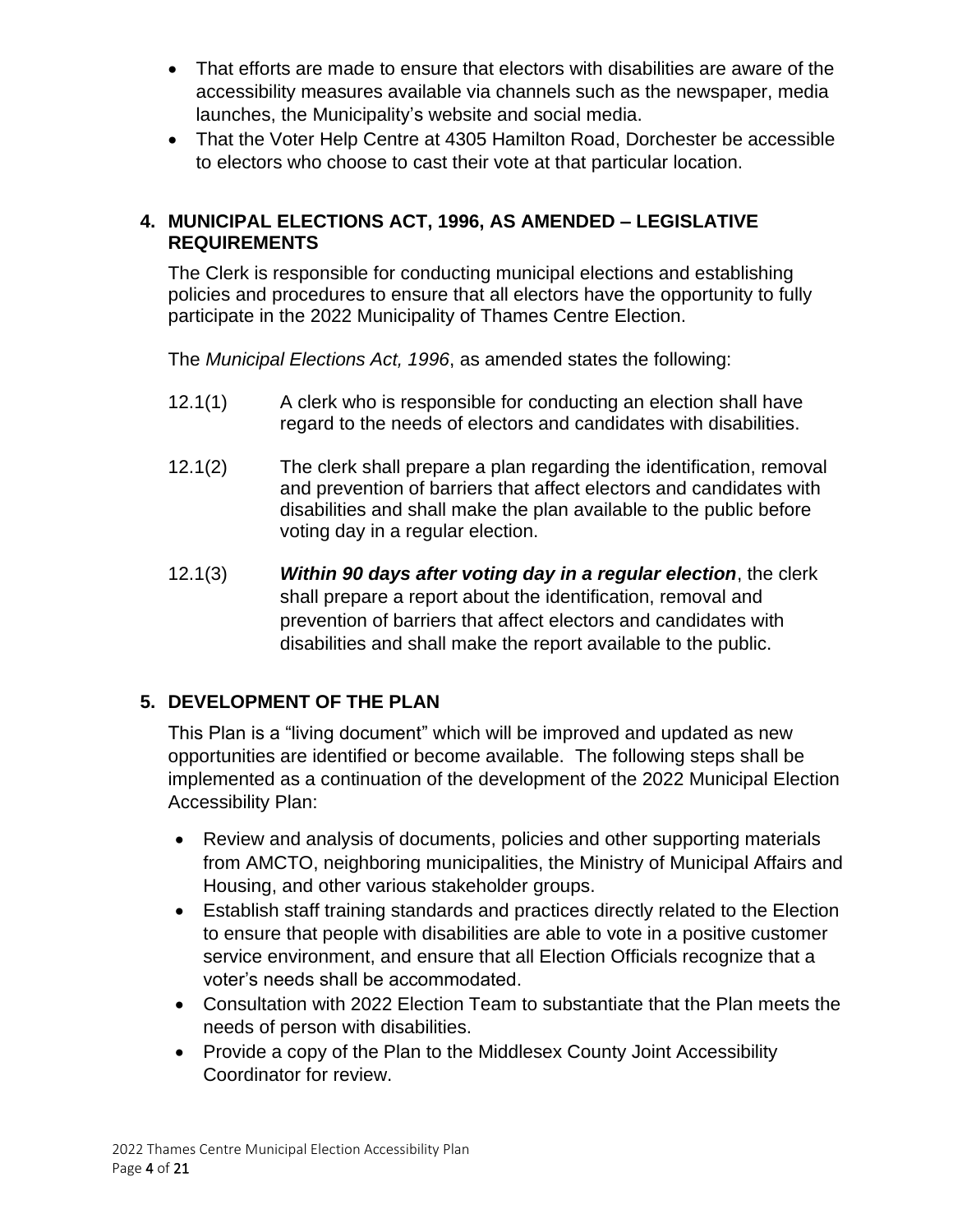# <span id="page-4-0"></span>**6. DEFINITION OF DISABILITY**

The *Accessibility for Ontarians with Disabilities Act, 2005* defines "disability" as follows:

- a. Any degree of physical disability, infirmity, malformation or disfigurement that is caused by bodily injury, birth defect or illness and, without limiting the generality of the foregoing, includes diabetes mellitus, epilepsy, a brain injury, any degree of paralysis, amputation, lack of physical coordination, blindness or visual impediment, deafness or hearing impediment, muteness or speech impediment, or physical reliance on a guide dog or other animal or on a wheelchair or other remedial appliance or device;
- b. A condition of mental impairment or a developmental disability;
- c. A learning disability, or a dysfunction in one or more of the processes involved in understanding or using symbols or spoken language;
- d. A mental disorder, or;
- e. An injury or disability for which benefits were claimed or received under the insurance plan established under the *Workplace Safety and Insurance Act, 1997*.

Disabilities can take many forms, both visible and invisible. The following criteria were considered in the development of this Plan:

- Policies and procedures must be consistent with the principles of the *Municipal Elections Act, 1996* and must respect the dignity and independence of persons with disabilities;
- Access to electoral services must be integrated and equitable;
- Initiatives should address and accommodate a wide range of abilities; and
- Compliance with the [Municipality's Accessibility Policy CP-A-3.1](https://www.thamescentre.on.ca/sites/default/files/2019-05/AccessibilityPolicyProcedures-2017.pdf) must be followed throughout the election process. This policy is also attached.

# <span id="page-4-1"></span>**7. ACCESSIBILITY POLICY**

Municipalities are required to comply with the Accessibility for Ontarians with Disabilities Act, 2005. The Council of the Municipality of Thames Centre adopted a revised Corporate Accessibility Policy on January 9, 2017.

The Municipality of Thames Centre is committed to making services accessible to everyone, including people with disabilities.

In fulfilling the Municipality's commitment, the Clerk's Office will provide its election services in a way that respects the dignity and independence of people with disabilities. We will give people with disabilities the same opportunity to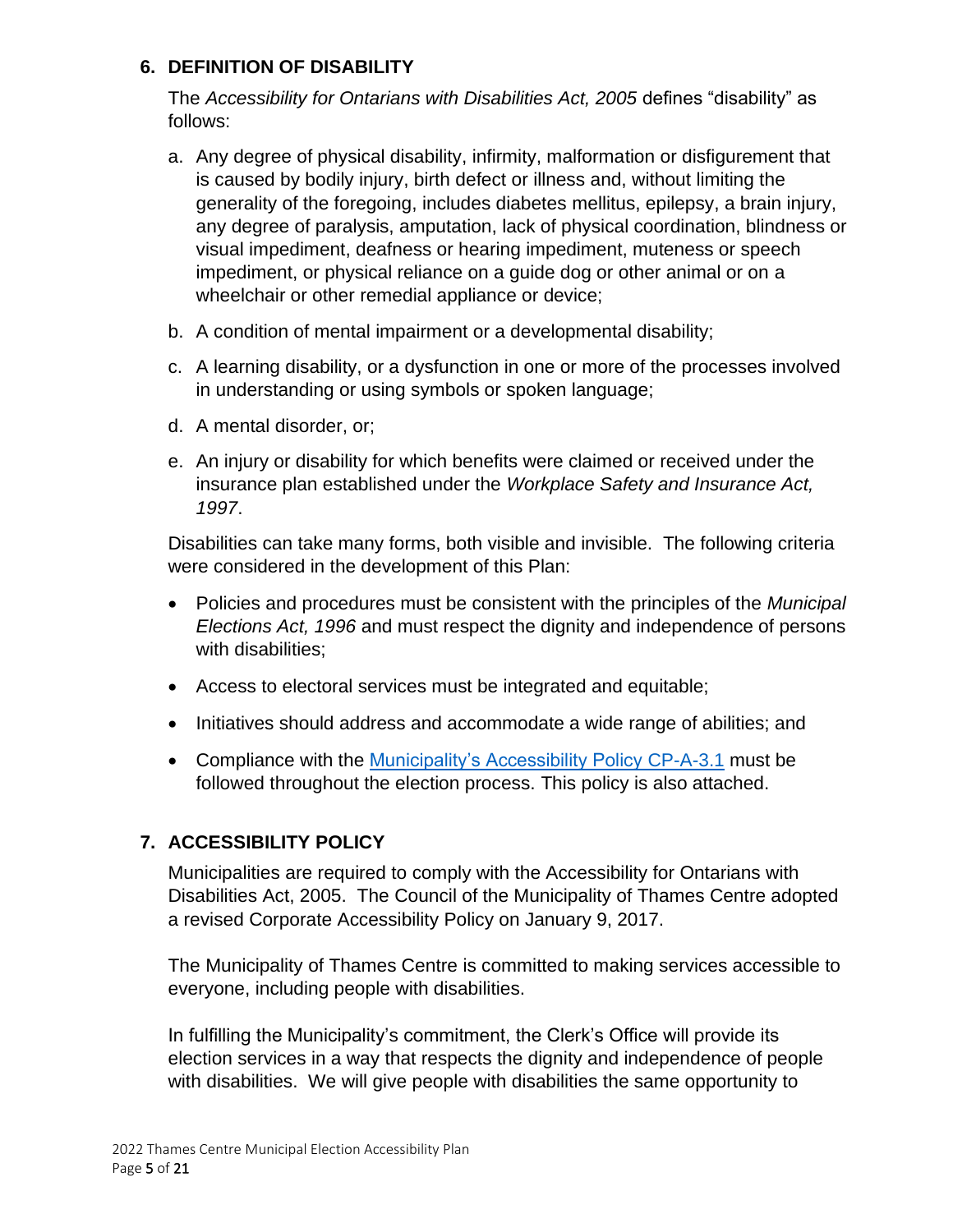access our services in the same place and in a similar way as others. Election Officials will adhere to the Accessibility Policy throughout the election process.

The Accessibility Policy is attached as Appendix A and is available on the Municipality's website.

# <span id="page-5-1"></span><span id="page-5-0"></span>**8. VOTING METHOD DETAILS**

# **Telephone Voting**

Eligible voters may vote using a touch-tone telephone, including the telephone number, and PIN number contained in their Voter Information Letter to access an audio ballot. Communication barriers can make it difficult for people to receive or convey information. Barriers may be identified as low volume, use of language that is not clear or plain, and confusing or unorganized menu options.

The Intelivote telephone voting application provides the following:

- Service on all types of touch tone phones and wireless devices;
- Clear, plain language;
- Menu options that are easy to follow, advising when to select options and provision of confirmation of the voter's selections;
- Standard volume is used to allow for adjustment dependent of the telephone or device being utilized.

Voters may also use the TTY (Teletypewriter) service to access eVoting services. TTY users should have full confidence when using the TTY service integrated with the Intelivote Systems voting application by phone. TTY operators received training and are required by law to maintain confidentiality of the information disclosed. No record-keeping of conversations is stored.

#### <span id="page-5-2"></span>**Internet Voting**

Eligible voters may vote online, using a smart phone, tablet device, or computer and any accompanying assistive devices or software, along with their PIN and qualifying information, to access the internet address provided in their Voter Instruction Letter.

The Intelivote System has been created to meet the Web Content Accessibility Guidelines (WCAG-2 Level AA), so that persons with disabilities can perceive, understand, navigate and interact with the online voting system. It is compliant with the guidelines of the World Wide Web Consortium website principles, which include organization, functionality and readability of information provided, as well as alternative ways of representing information, such as with audio.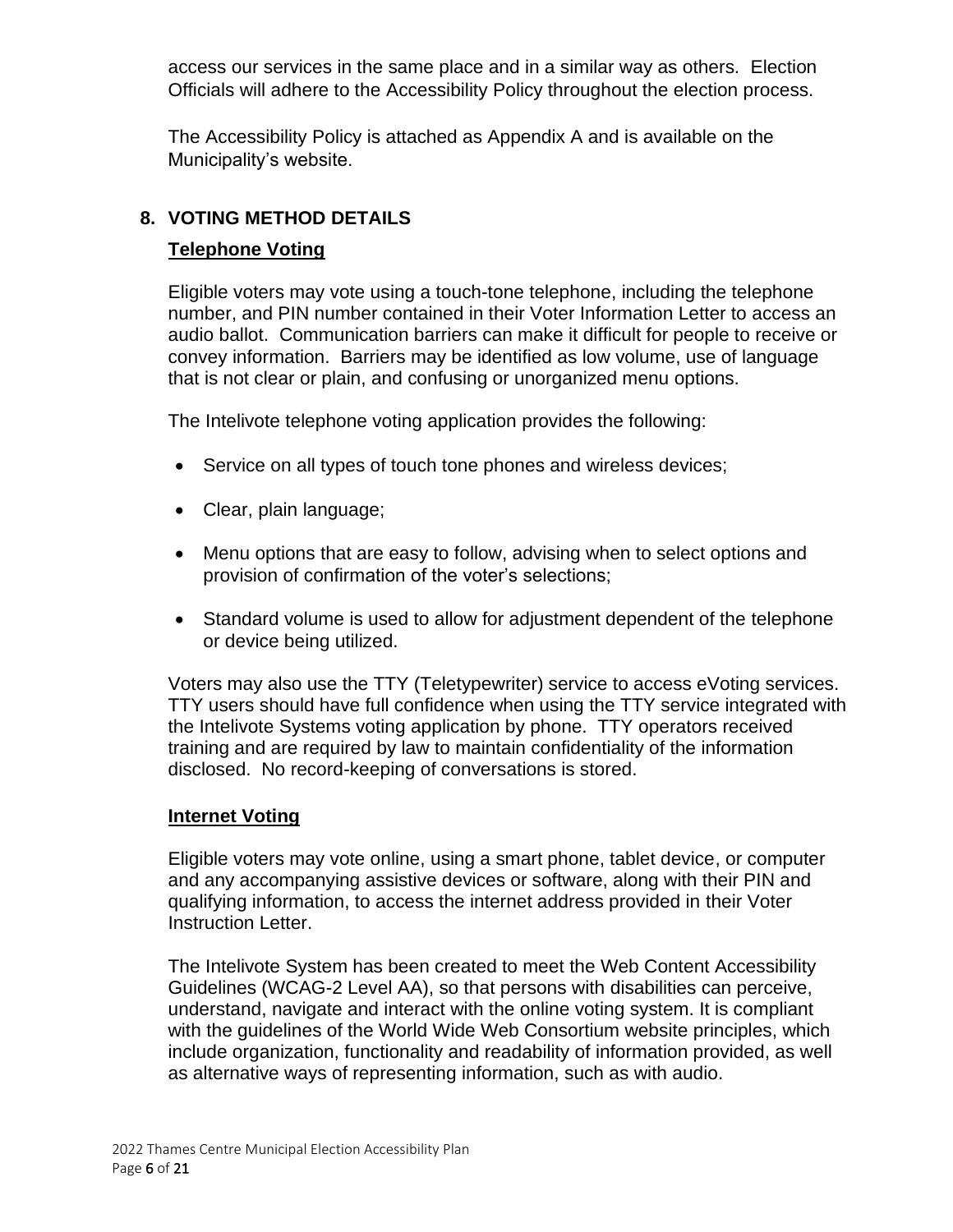## <span id="page-6-0"></span>**In-person Voting at Voter Help Centre**

For those individuals without means to access voting via telephone or internet, or who require the assistance of a trained Election Official, the Voter Help Centre located at the Municipality of Thames Centre Municipal Office will be open to provide in-person internet voting opportunities via a laptop, or touch screen monitor.

Access to the Voter Help Centre interior and voting area shall be level and slipresistant. Any doormats or carpeting shall be level with the floor to prevent potential tripping hazards. The voting area shall be well lit and seating shall be available, entrance corridors shall be clear of obstructions and tripping hazards and will allow sufficient space for use of a wheelchair or scooter.

An accessible voting area will be low in height and have a wide area to allow for individuals who use a wheelchair or scooter to vote independently and secretively.

Voters may attend the Voter Help Centre during the following hours for the voting period:

- Monday, October 17, 2022 9:00 a.m. to 6:00 p.m.
- Tuesday, October 18, 2022 Friday, October 21, 2022 8:30 a.m. to 6:00 p.m.
- Saturday, October 22, 2022 9:00 a.m. to 12:00 p.m.
- Monday, October 24, 2022 8:30 a.m. to 8:00 p.m.

#### <span id="page-6-1"></span>**Special Voting Provisions**

Election staff shall visit the following institutions and retirement homes to set-up on-site voting kiosks, creating voting opportunities for residents.

- a. Dorchester Terrace
- b. Nissouri Manor Thorndale

#### <span id="page-6-2"></span>**9. VOTING LOCATION(S)**

As note earlier, the alternative voting method allows for people to vote from anywhere they have access to a telephone or internet. A Voter Help Centre will be located at the Municipal Office, 4305 Hamilton Road, Dorchester, Ontario.

An audit of the Voter Help Centre will be conducted with the following considerations taken into account when determining accessibility of the Voter Help Centre:

#### <span id="page-6-3"></span>**Accessible Route**

The name and/or address of the Voter Help Centre shall be clearly visible. An easily navigable route will be marked for entry into the voting location and into the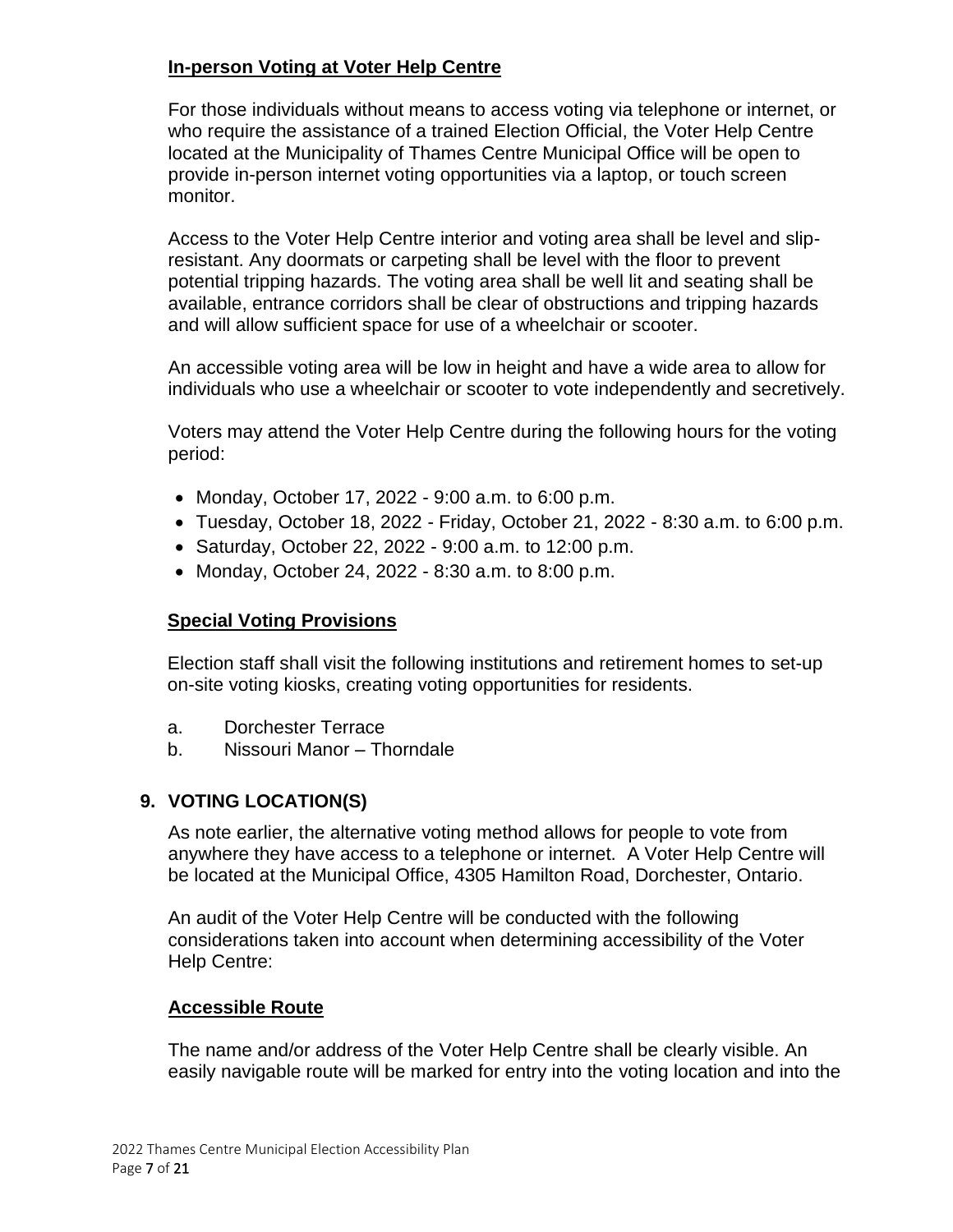voting area within the location. The voting area shall be identified with clear and understandable signage.

Seating areas shall be provided throughout the voting location for individuals needing a rest and also in compliance with Health and Safety standards at the time in response to a pandemic (spaced seating, sanitized areas, mask requirements, etc.

# <span id="page-7-0"></span>**Entrance and Exit**

The route to the entrance of the voting location shall be unobstructed and accessible. The route shall be wide enough to allow for an individual using a wheelchair, scooter, other assistive device, or service animal to travel safely. Doors into the voting location and voting area shall be accessible and easy to open or shall remain propped open for the duration of the voting hours. Routine checks of entrance and exit routes will be made throughout the voting period.

# <span id="page-7-1"></span>**Parking**

Accessible parking shall be available at the Voter Help Centre. The designated parking space(s) shall be clearly marked with the international Symbol of Accessibility and will be on firm and level ground, close to the entrance of the voting location. By-law officers will monitor and enforce parking at voting locations throughout the day.

# **Curbside Voting**

If required, an Election Official will attend to an elector with a disability to assist them with voting anywhere on the voting place property. For example, if a resident is unable to enter the voting place, they can contact the Elections Office and request that an Election Official bring an IPAD used for electronic voting to them outside of the building or to their vehicle. In response to the COVID-19 pandemic, curbside voting procedure may also be used to serve electors outdoors to ensure indoor capacity limits are being maintained and for managing masking requirements and comfort level. This will also be dependent on weather, traffic volume of electors, and availability of Election Officials to run the curbside voting.

# <span id="page-7-3"></span><span id="page-7-2"></span>**10.VOTING ASSISTANCE**

# **Support Person/Friend of the Voter**

Pursuant to the section entitled "Support Persons" on page 4 of the Municipality of Thames Centre's Accessibility Policy, people with disabilities shall be permitted to be accompanied by a support person at any voting location. A designated support person (friend) will be administered an oath of secrecy/confidentiality by an Election Official prior to providing any such assistance.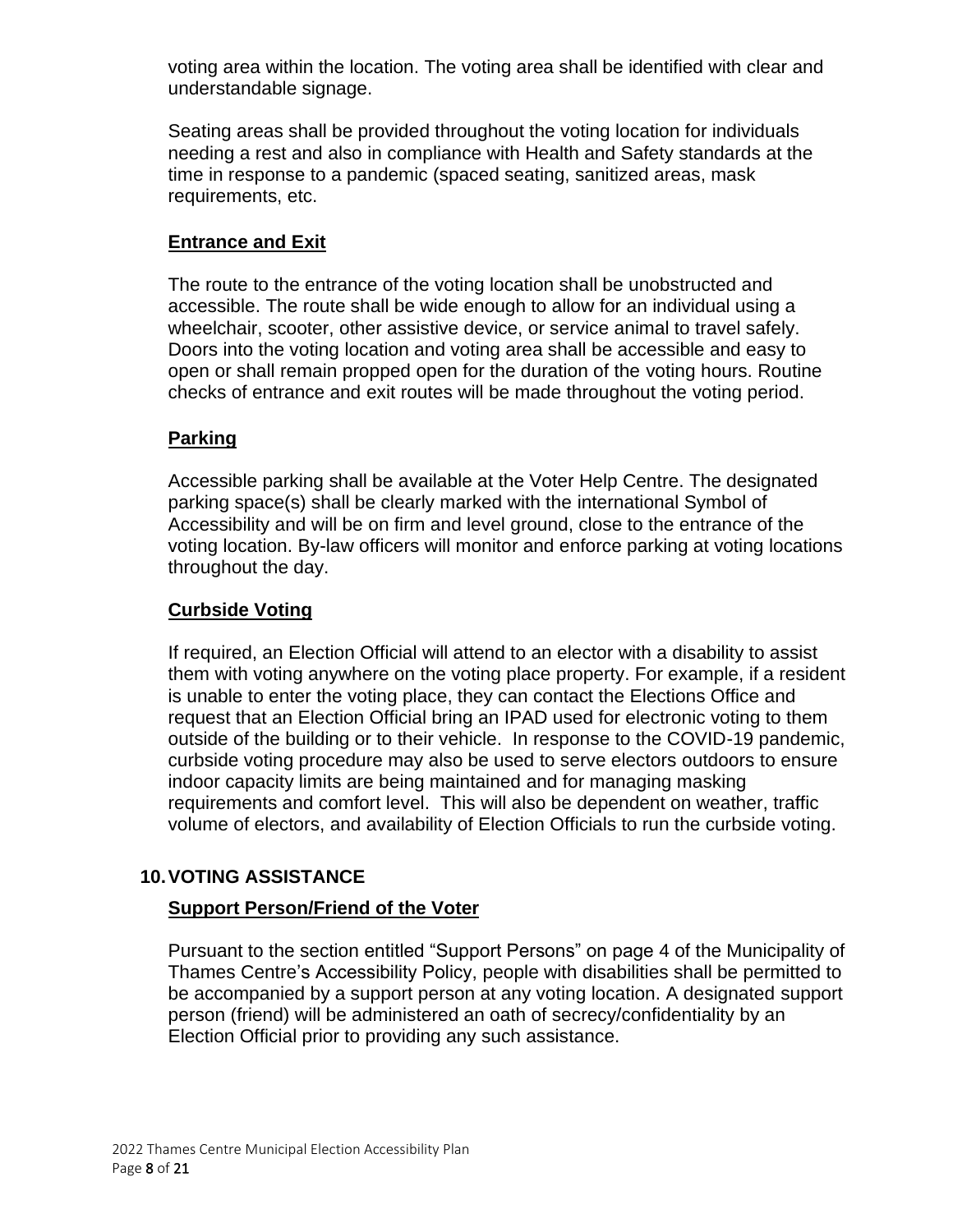## <span id="page-8-0"></span>**Service Animals**

Pursuant to the section entitled "Service Animals" on page 5 of the Municipality of Thames Centre's Accessibility Policy, individuals requiring service animals are permitted to be accompanied by a service animal at the Voter Help Centre.

# **Election Officials**

At the Voter Help Centre, upon request, Election Officials are available to assist any voter who requires assistance in casting their online ballot. All individuals working in the capacity of an Election Official are formally appointed as such and administered an oath of secrecy prior to voting day.

#### <span id="page-8-1"></span>**11.COMMUNICATION**

The 2022 Municipal Election Accessibility Plan will be made available at the Municipal Office and on the [Municipality of Thames Centre's website.](http://www.thamescentre.on.ca/)

Information regarding the accessibility measures provided for the 2022 Municipal Election shall be included in general election advertising.

#### <span id="page-8-2"></span>**Election Materials**

The Municipality of Thames Centre is required, as per the Municipality's Corporate Accessibility Policy, to provide a copy of a document to a person with a disability, or the information contained in the document, in a format that takes into account the person's disability.

#### <span id="page-8-3"></span>**Alternate Formats**

Alternate formats are other ways of publishing information besides regular print. Some of these formats can be used by everyone while others are designed to address the specific needs of a user.

The Municipality and the person with a disability may agree upon the format to be used for the document or information.

In the event the information is not generated by the Municipality or is supplied by a third party, the Municipality of Thames Centre will make every effort to obtain the information from the third party in an alternate format and/or will attempt to assist the Elector by providing assistive equipment.

#### <span id="page-8-4"></span>**General Election Materials**

**Large Print** – Printed material generated by the Municipality of Thames Centre will be provided in a Arial font, minimum 11 point, and can be made available in a font (print) size that is 16 to 20 points or larger.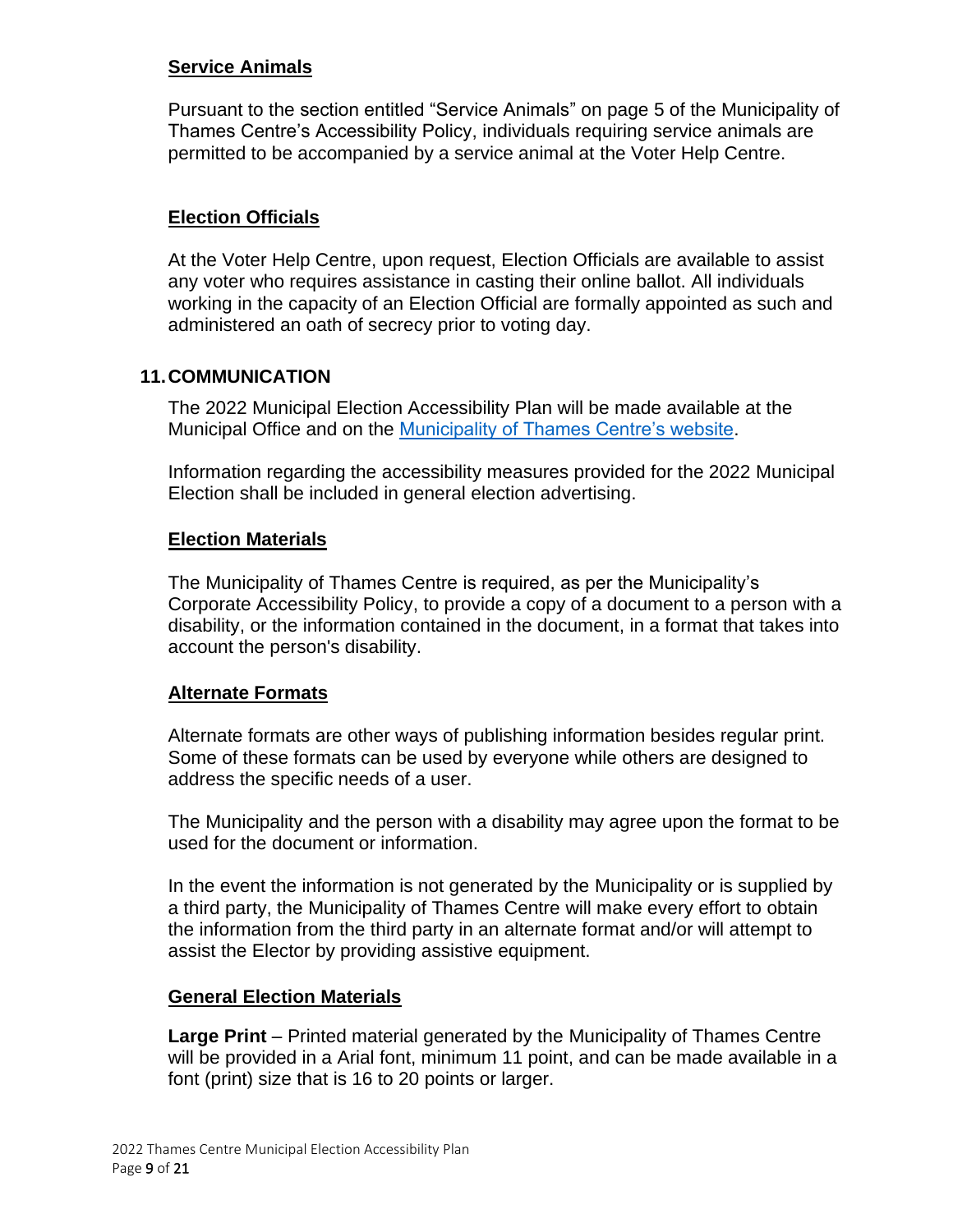**Website** – Information generated by the Municipality of Thames Centre on the website in relation to the election will be compliant with WCAG 2.0 Level A, and allow for assistive software to be utilized. In addition, website font can be adjusted within the browser's functionality to aid the user in reading the information.

# <span id="page-9-0"></span>**Service Disruptions**

From time to time and/or for unforeseen circumstances beyond the Municipality's control, temporary service disruptions may be experienced. In the event of a temporary accessible service disruption, Election Officials will commit to making reasonable efforts to ensure that services are reinstated as quickly as possible and that alternative services are provided where feasible.

In these instances of service disruptions, the Municipality shall provide reasonable notice in the event of a planned or unexpected disruption in the facilities or services usually used by persons with disabilities.

Notice of these temporary disruptions shall be provided in a conspicuous place and manner at the respective location(s) and information shall also be posted on the Municipality's website. This notice shall include information about the reason for the disruption, its anticipated duration, and a description of alternative facilities or services, if available.

Accessible services in relation to this plan include alternative voting which allows eligible electors to vote when/where it best suits the individual, Voter Help Centre, election materials and/or voting provisions for Electors with disabilities at the Voter Help Centre.

In the event of disruptions to service or unforeseen circumstances that affect the accessibility of the Voter Help Centre during the voting period or on Voting Day, notices of disruption will be posted in real time:

- On the Municipality of Thames Centre Website
- On the Municipality of Thames Centre social media sites
- At the Voter Help Centre
- Where applicable, a media advisory will be issued.

#### <span id="page-9-1"></span>**12.CANDIDATES**

Candidates must also have regard to the needs of electors with disabilities. Campaign offices, election materials and canvassing should all be reviewed in order to ensure that they are fully accessible. The Accessibility Directorate of Ontario has released several quick reference documents to assist candidates with accessible elections considerations. These documents are available in PDF format, please contact the Municipality to obtain electronic PDF copies of the following:

• Count Us In: Removing Barriers to Political Participation – Quick Reference Guide to Accessible Campaign Information and Communication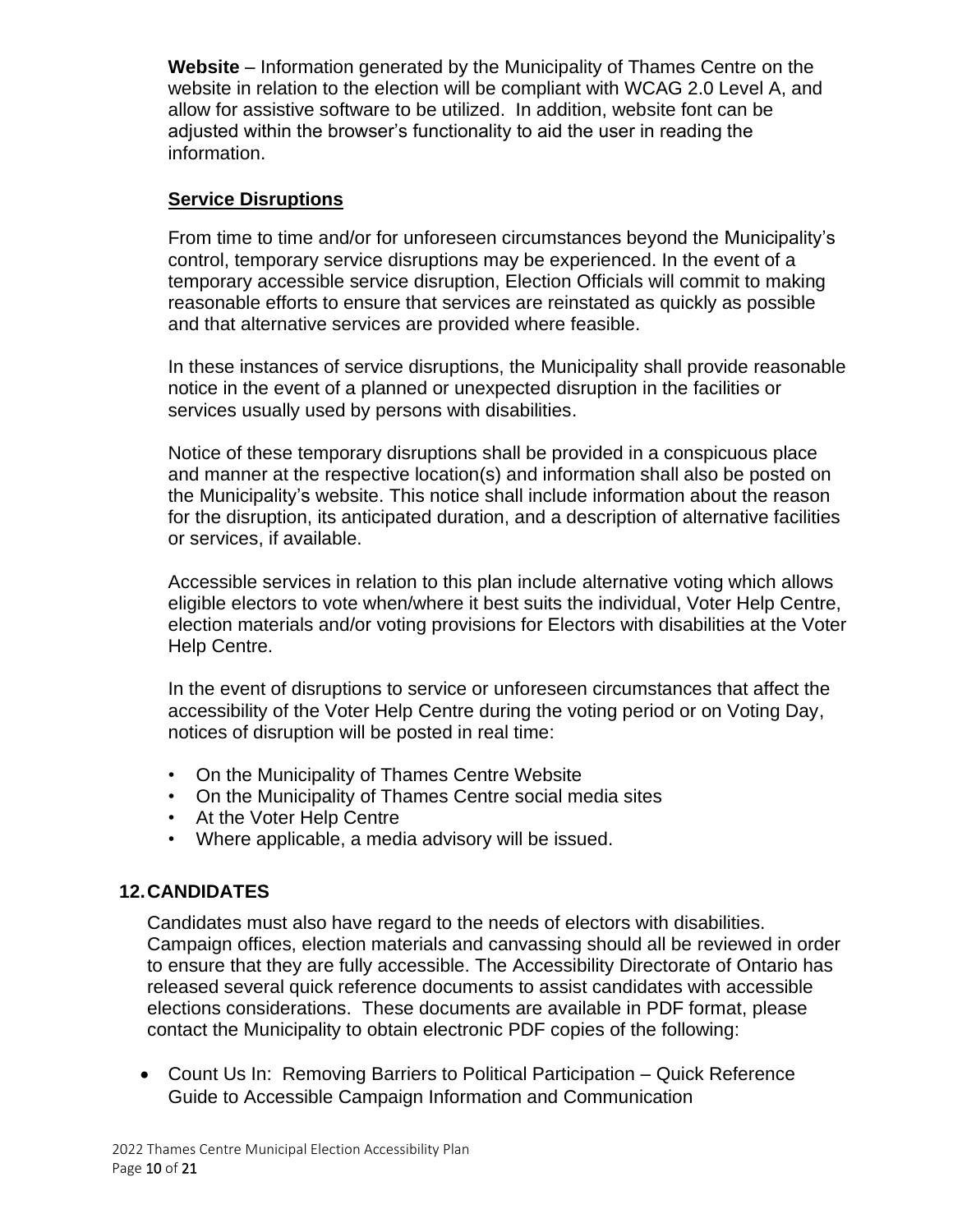- Count Us In: Removing Barriers to Political Participation Quick Reference Guide to Accessible Constituency, Riding Association, Central Party and Campaign Offices
- Count Us In: Removing Barriers to Political Participation Quick Reference Guide to Accessible All Candidates Meetings

# <span id="page-10-0"></span>**13.ELECTION FEEBACK**

The Clerk welcomes feedback to identify areas where changes need to be considered and ways in which the Municipality of Thames Centre can improve the delivery of an accessible Election. As noted earlier, this Accessibility Plan is a living document and will continue to undergo changes. Please provide us with your feedback so we know how to best provide an accessible election. Feedback on this Plan can be submitted through the following channels:

Feedback can be shared by contacting the following:

| Email:   | clerk@thamescentre.on.ca             |
|----------|--------------------------------------|
| Phone:   | 519-268-7334                         |
| By Mail: | <b>Municipality of Thames Centre</b> |
|          | 4305 Hamilton Road                   |
|          | Dorchester, ON N0L 1G3               |

• or visit the Municipality of Thames Centre's [Feedback Form](https://www.thamescentre.on.ca/services/residents/feedback-and-complaints) which is available at the Municipal Office or Municipal Website.

All feedback pertaining to election services will be forwarded to the Election Official(s) for response. If you require assistance with completing the feedback form for submission, municipal staff are able to assist you on request. Our goal is to respond to 2022 Municipal Election questions/feedback within two business days.

# <span id="page-10-1"></span>**14.REPORTING**

Section 12.1(2) of the *Municipal Elections Act, 1996* as amended states the following:

"Within 90 days after voting day in a regular election, the clerk shall submit a report to council about the identification, removal and prevention of barriers that affect electors and candidates with disabilities."

The Clerk's post-election report will be posted on the municipal website in a format accessible to persons with disabilities and distributed to disability groups and other stakeholders as requested.

#### **15.PRIVACY**

The Municipality is in compliance with the *Freedom of Information and Protection of Privacy Act*, and *Municipal Freedom of Information and Protection of Privacy Act, 2009*.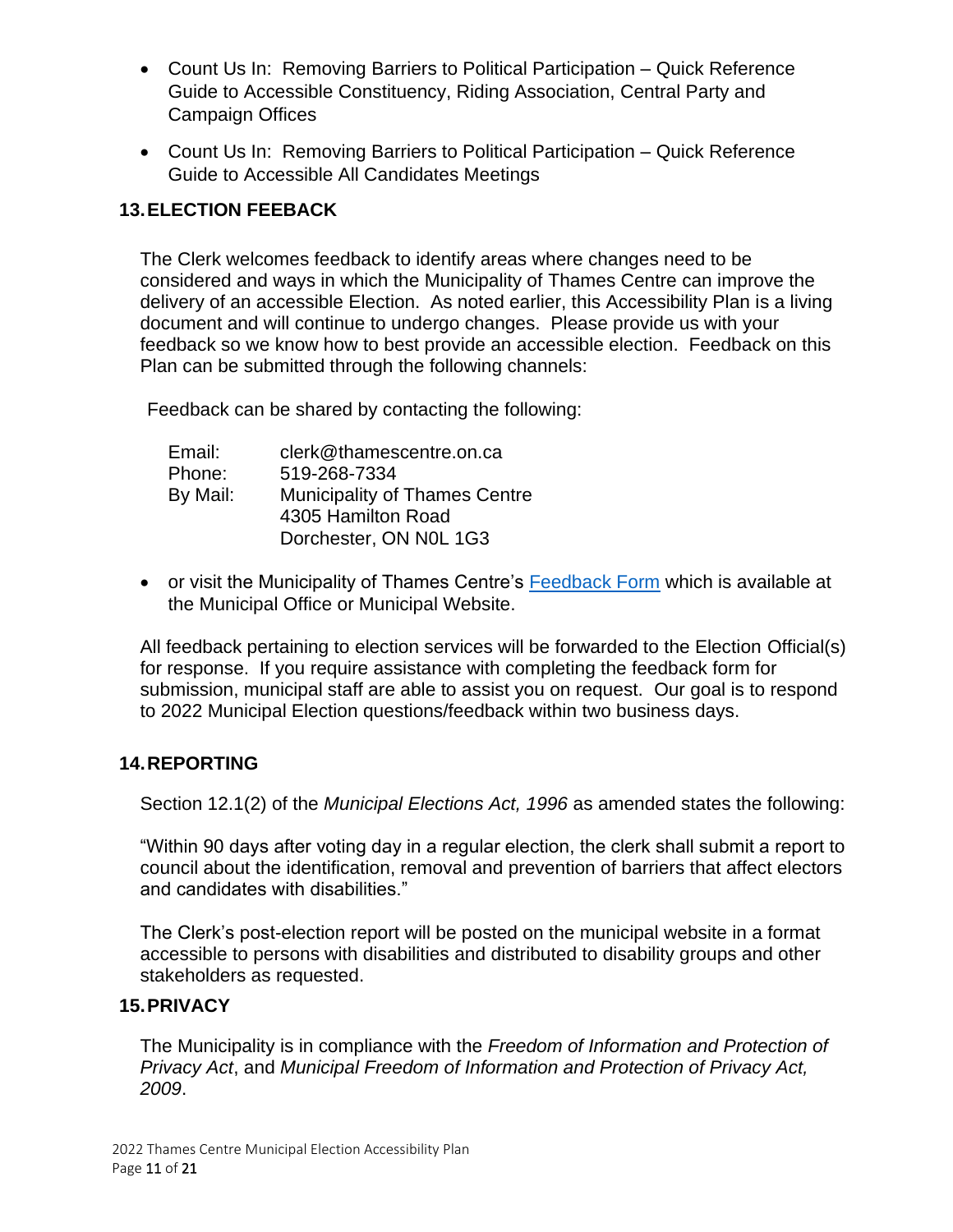

**Policy: Accessibility Policy Number:** CP-A-3.1 **Effective Date**: May 9, 2016

**Revised Date:** January 9, 2017

# **ACCESSIBILITY**

**\_\_\_\_\_\_\_\_\_\_\_\_\_\_\_\_\_\_\_\_\_\_\_\_\_\_\_\_\_\_\_\_\_\_\_\_\_\_\_\_\_\_\_\_\_\_\_\_\_\_\_\_\_\_\_\_\_\_\_\_\_\_\_\_\_\_\_\_\_\_**

# **Purpose:**

The purpose of this policy is to provide for the overarching framework to guide the review and development of other Municipality of Thames Centre goods, services, programs and facilities in an inclusive manner that takes into account the needs of people with disabilities.

In addition, this policy will act as the main accessibility policy for the Municipality of Thames Centre and meet the requirements of Ontario Regulation 191/11 – Integrated Accessibility Standards Regulation.

# **Scope:**

All Municipal Employees and Members of Council.

# **Policy:**

The Municipality of Thames Centre is committed to being responsive to the needs of all its residents and employees. In order to meet the needs of people with disabilities the Municipality will:

- Ensure policies, practices and procedures address dignity, independence, integration and provide for equal opportunity for people with disabilities.
- Allow people with disabilities to use their own personal assistive devices to obtain, use or benefit from the services offered by the Municipality.
- Accommodate the accessibility needs of people with disabilities to ensure they can obtain, use or benefit from the Municipality's goods, services, programs and facilities.
- Communicate with people with disabilities in a manner that takes into account the person's disability.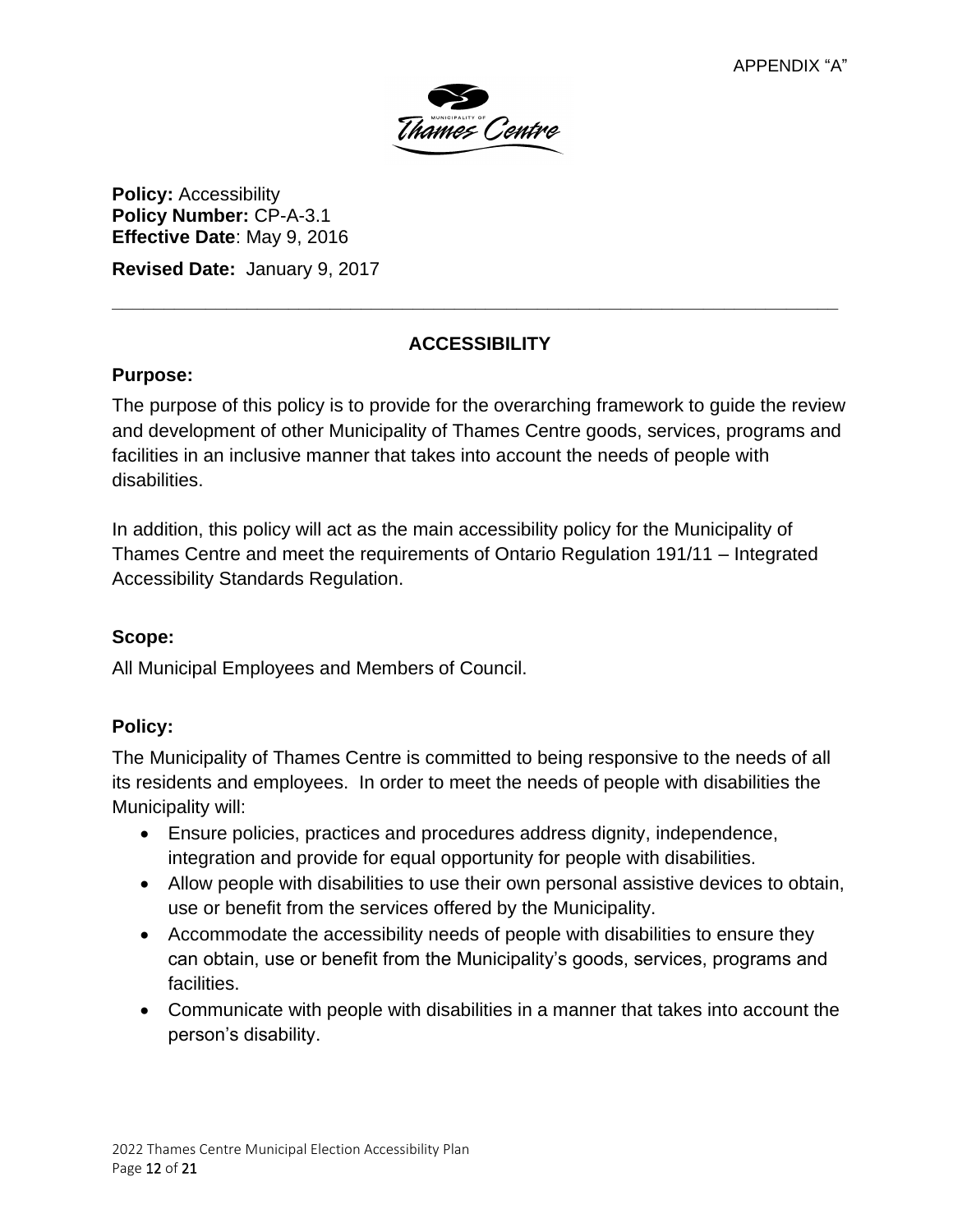The Municipality will promote accessibility by ensuring that compliance is met for all regulations made under the *Accessibility for Ontarians with Disabilities Act,* 2005, S.O. 2005 c. 11.

# **Definitions**

- Disability: as defined by the *Ontario Human Rights Code*, R.S.O. 1990, c. H. 19
- Service Animal

For the purposes of this policy, an animal is a service animal for a person with a disability if:

- 1. the animal can be readily identified as one that is being used by the person for reasons relating to the person's disability, as a result of visual indicators such as the vest or harness worn by the animal; or
- 2. the person provides documentation from one of the following regulated health professionals confirming that the person requires the animal for reasons relating to the disability:
	- (a) A member of the College of Audiologists and Speech-Language Pathologists of Ontario.
	- (b) A member of the College of Chiropractors of Ontario.
	- (c) A member of the College of Nurses of Ontario.
	- (d) A member of the College of Occupational Therapists of Ontario.
	- (e) A member of the College of Optometrists of Ontario.
	- (f) A member of the College of Physicians and Surgeons of Ontario.
	- (g) A member of the College of Physiotherapists of Ontario.
	- (h) A member of the College of Psychologists of Ontario.
	- (i) A member of the College of Registered Psychotherapists and Registered Mental Health Therapists of Ontario
- Guide Dog: a guide dog as defined in the *Blind Persons' Right Act,* R.S.O. 1990, c. B.7

For all other definitions, refer to the *Integrated Accessibility Standard Regulation* (O. Reg 191/11). This regulation will be referred to as the "IASR" for the remainder of this policy.

# **Accessibility Planning**

The Municipality will establish, implement, maintain and document a multi-year accessibility plan. The multi-year accessibility plan will outline how the Municipality will prevent and remove barriers to accessibility as outlined in the IASR. The multi-year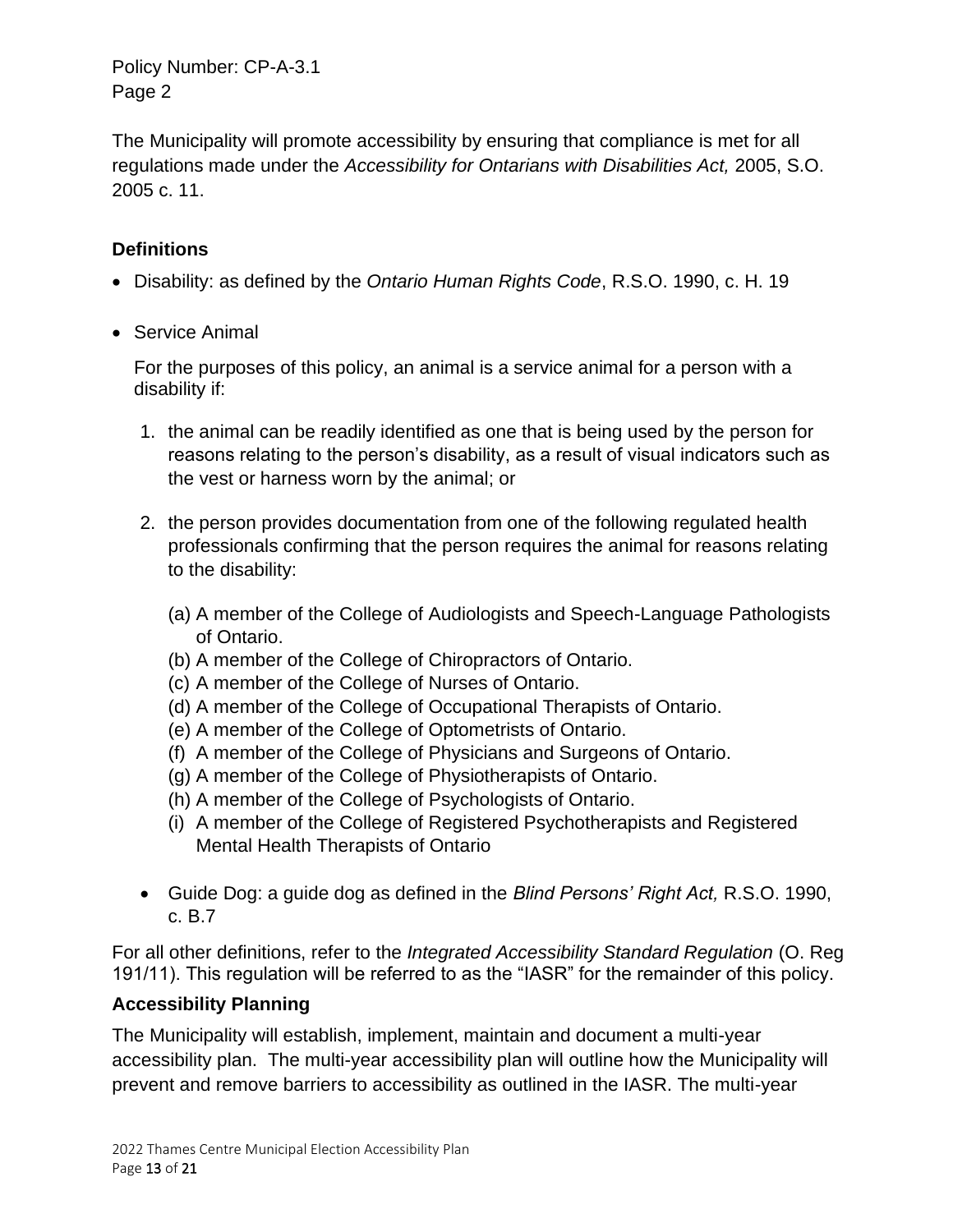accessibility plan will be developed with participating lower tier municipalities.

The plan will be posted on the Municipality's website, and will be available in an accessible format upon request. The plan will be updated at least once every five years.

The Municipality will establish, review and update its accessibility plans in consultation with people with disabilities and the Accessibility Advisory Committee.

An annual status report will be prepared outlining the progress taken to implement the strategy of the plan. The status report will be posted on the Municipality's website.

#### **Procurement**

The Municipality will incorporate accessibility design, criteria and features when purchasing or acquiring goods, services or facilities, except where it is not practicable to do so.

Should the Municipality determine that it is not practicable to incorporate accessibility design, criteria and features when purchasing or acquiring goods, services or facilities, it will provide an explanation upon request.

#### **Emergency Procedures, Plans and Public Safety Information**

The Municipality will provide emergency procedures, plans and public safety information in an accessible format or with appropriate communication supports, as soon as practicable, upon request.

#### **Accessible Formats and Communication Supports/Format of Documents**

The Municipality will provide alternate formats of information and communications that are produced by, or in direct control of the Municipality. This does not apply to information that the Municipality does not control directly or indirectly through a contractual relationship.

This will be done upon request, in a timely manner and at a cost that is no more than the cost charged for the original format.

When it is not practicable to provide an alternate format, the Municipality will provide an explanation and a summary of the document in an accessible format.

The Municipality will provide communication supports to members of the public upon request.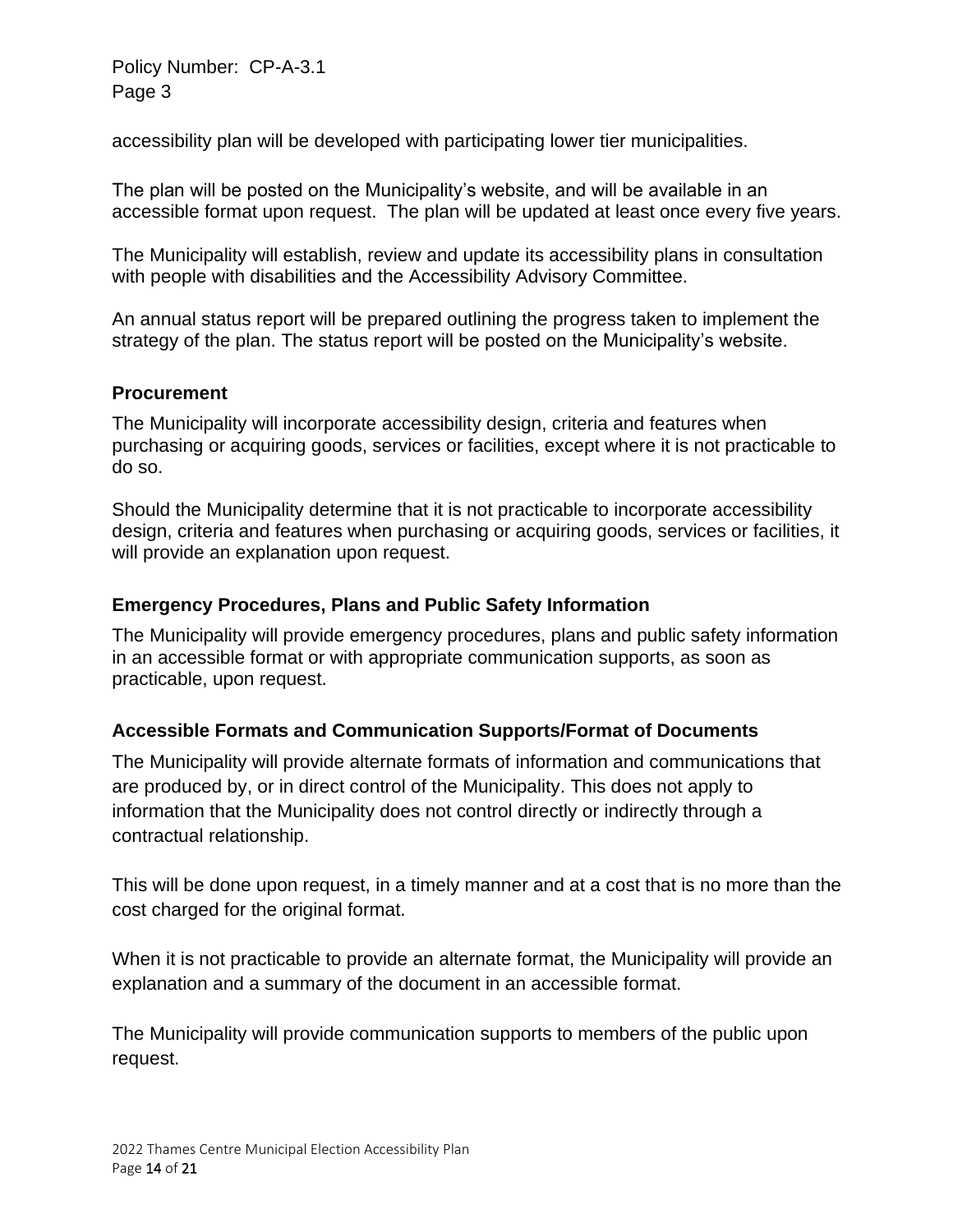If the Municipality is unable to obtain the requested communication support, the Municipality will consult with the individual to determine an appropriate alternative method of communication.

The Municipality will consult with the individual making the request to determine the suitability of an accessible format or communication support.

# **Feedback**

The Municipality will accept feedback from members of the public relating to the provision of accessible goods, services or facilities to people with disabilities. The Municipality will ensure that the feedback process is accessible to people with disabilities by providing, or arranging for the provision of accessible formats and communication supports, upon request.

The Municipality will develop procedures that specify the actions that will be taken if a complaint is received about the manner in which it provides goods, services or facilities to people with disabilities.

Information regarding the feedback process will be posted on the Municipality's website. Individuals can request this information by contacting the Municipality.

In accordance with section 11 of the *"IASR"* when seeking feedback from the public, the Municipality will provide accessible formats and/or communication supports to members of the public upon request.

# **Temporary Service Disruptions**

If a temporary service disruption is planned, the Municipality will give notice of the disruption.

Notice of the disruption will include: the reason for the disruption, its anticipated duration and a description of alternative facilities or services, if any that are available.

Procedures for specific service disruptions will be developed, and a copy of the procedures will be available to individuals upon request.

Notice will be given by posting the information in a conspicuous place as well as by posting the information on the Municipality's website.

# **Support Persons**

The Municipality will allow people with disabilities to be accompanied by a support person in all Municipally-owned and operated public facilities. The Municipality reserves the right to request a person with a disability to be accompanied by a support person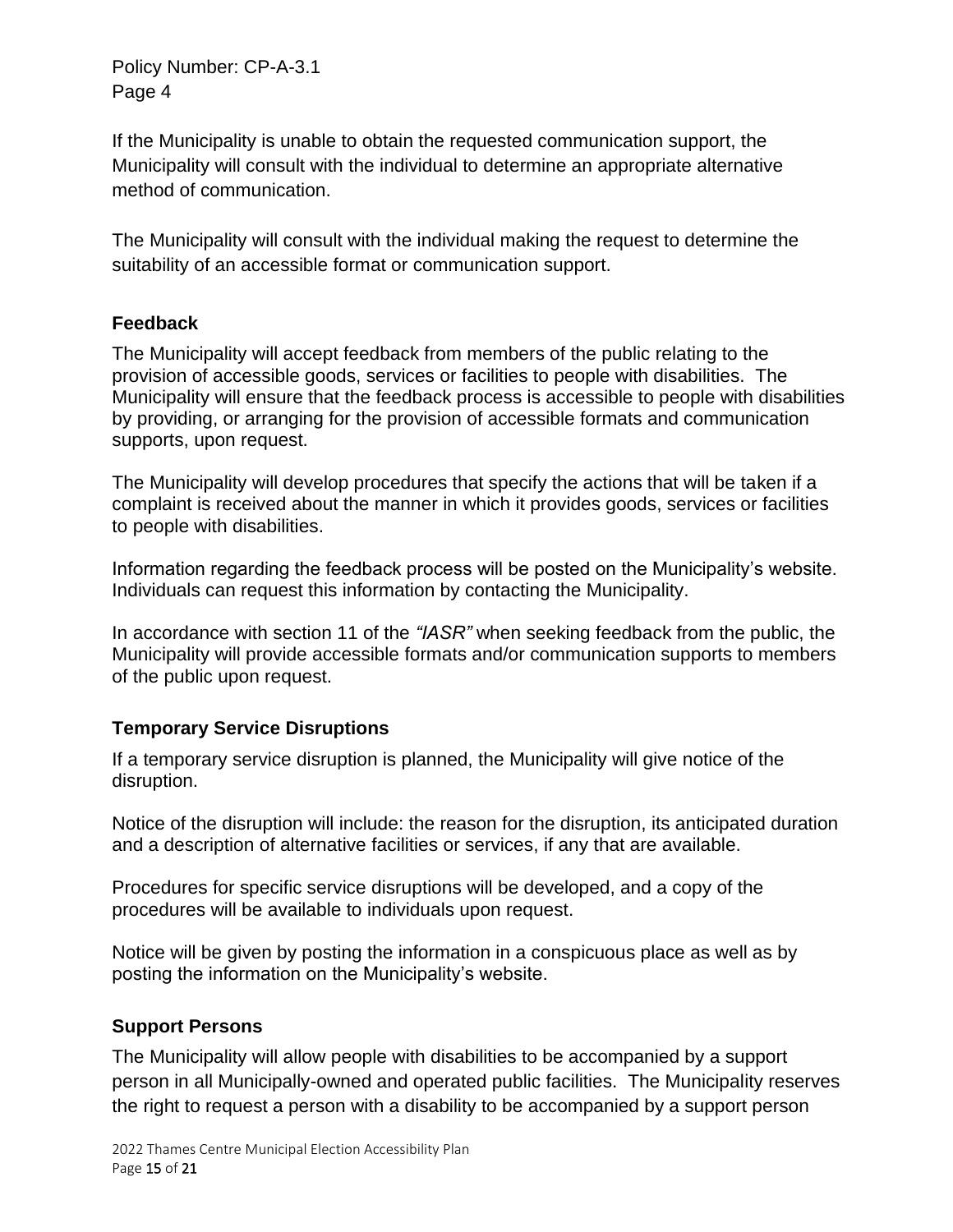when on the premises, but only if, after consulting with the person with a disability and consider the available evidence, the Municipality determines that:

- A support person is necessary to protect the health or safety of the person with a disability or the health or safety or others on the premises; and
- There is no other reasonable way to protect the health or safety of the person with a disability and the health or safety of others on the premises.

Admission fees will be waived for support persons who accompany a person with a disability.

# **Service Animals**

The Municipality will ensure that an individual accompanied by a service animal is permitted to enter the premises with the animal and to keep the animal with the individual, unless the animal is otherwise excluded by law from the premises.

If a service animal is excluded by law from the premises, the Municipality will ensure that other measures are available to ensure a person with a disability is able to obtain, use or benefit from the Municipality's goods, services or facilities.

The individual with the service animal is responsible for the care and control of their service animal at all times, while on Municipal premises.

# **Use of Assistive Devices**

The Municipality will allow people with disabilities to use their own personal assistive devices to obtain services offered by the Municipality.

If a person with a disability is unable to access a service through the use of their own personal assistive device, the Municipality will work with the individual to determine an alternate means for accessing services.

# **Training**

The Municipality will provide training to:

- All people who are an employee of, or a volunteer with the organization
- All people who participate in developing the organizations policies; and
- All other people who provide goods, services or facilities on behalf of the organization

The training will include: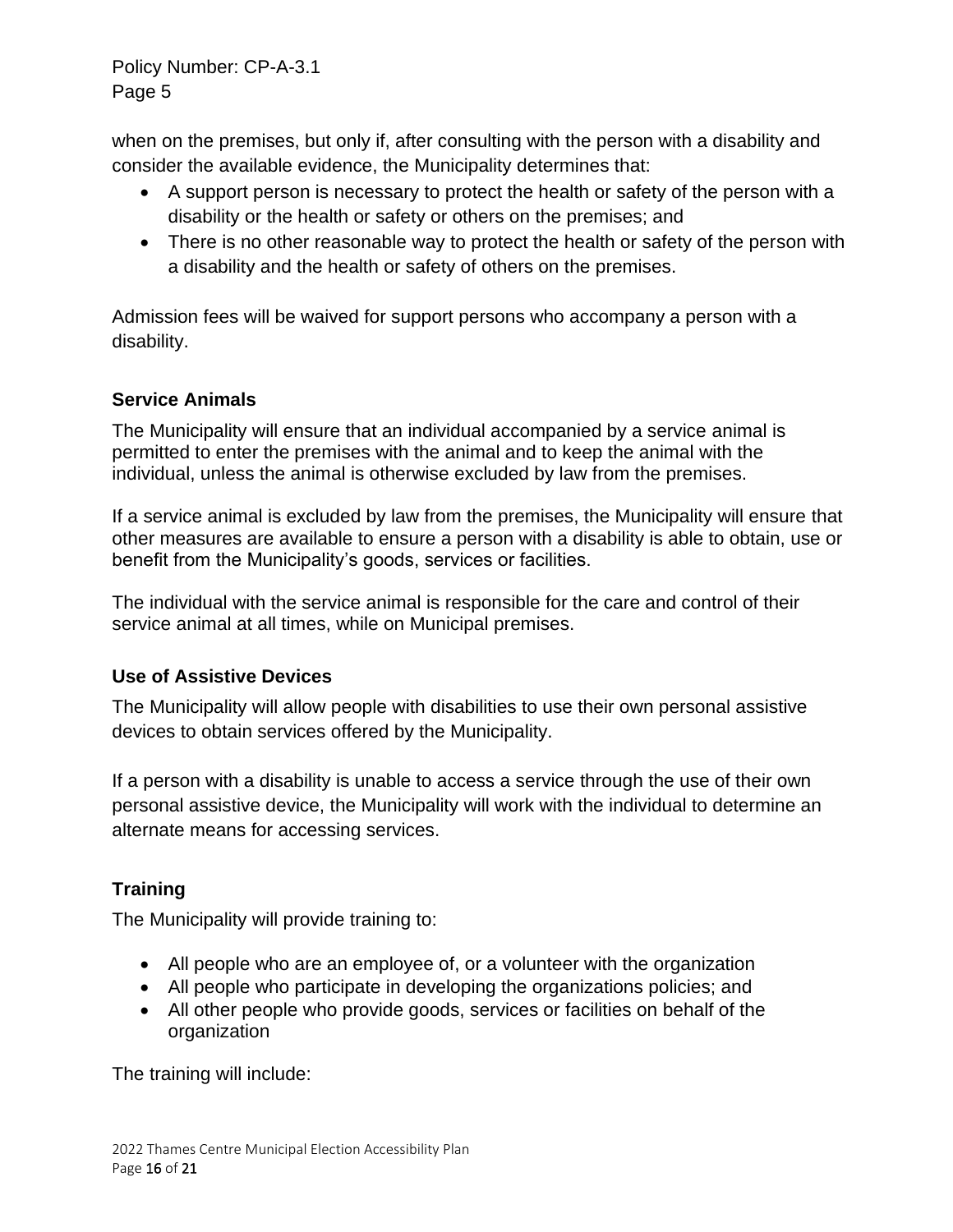- An overview of the *Ontario Human Rights Code*
- A review of the *Accessibility for Ontarians with Disabilities Act, 2005*
- A review of the *Integrated Accessibility Standards Regulation* (O.Reg 191/11)
- Specific review of *"IASR"* requirements, based on the duties associated with the employee.
- How to interact and communicate with people with various types of disabilities
- How to interact with people with disabilities who use an assistive device or require the assistance of a guide dog or other service animal or the assistance of a support person.
- How to use equipment or devices available on the Municipality's premises or otherwise provided by the Municipality that may help with the provision of goods, services or facilities to a person with a disability.
- What to do if a person with a disability is having difficulty accessing the Municipality's goods, services or facilities.

The training will be appropriate to the duties of the employees, volunteers and other people. Employees will be trained as soon as practicable. Training will be provided to the aforementioned individuals with respect to any policy changes on an ongoing basis. Training logs will be kept in accordance with the *"IASR".*

# **Design of Public Spaces**

The Municipality will comply with the requirements found in Part IV.1 of the *"IASR"* where applicable, in relation to public spaces.

#### **Website and Web Content**

In accordance with the "IASR", the Municipality will ensure that websites and web content are created in a manner keeping with the expectations of the Web Content Accessibility Guidelines 2.0 (WCAG). The Municipality is currently creating websites and web content in accordance with WCAG 2.0, level A and will ensure that websites and web content are created in accordance with level AA by January 1, 2021. If an individual is having difficulty accessing any Municipally-owned or operated website, or content found on said websites, they can contact the Municipality.

• Websites

The Information Technology Services Department (ITS) will be responsible for ensuring that new websites are created in accordance with WCAG 2.0.

The Information Technology Services Department (ITS), along with the Municipality's Accessibility Coordinator, will be responsible to ensure that existing websites are maintained in accordance with WCAG 2.0. Existing websites will be scanned quarterly to determine compliance. Existing websites will be updated in accordance with WCAG 2.0 based on a reasonable schedule as defined by the Director of Information Technology Services, and the Municipality's Accessibility Coordinator.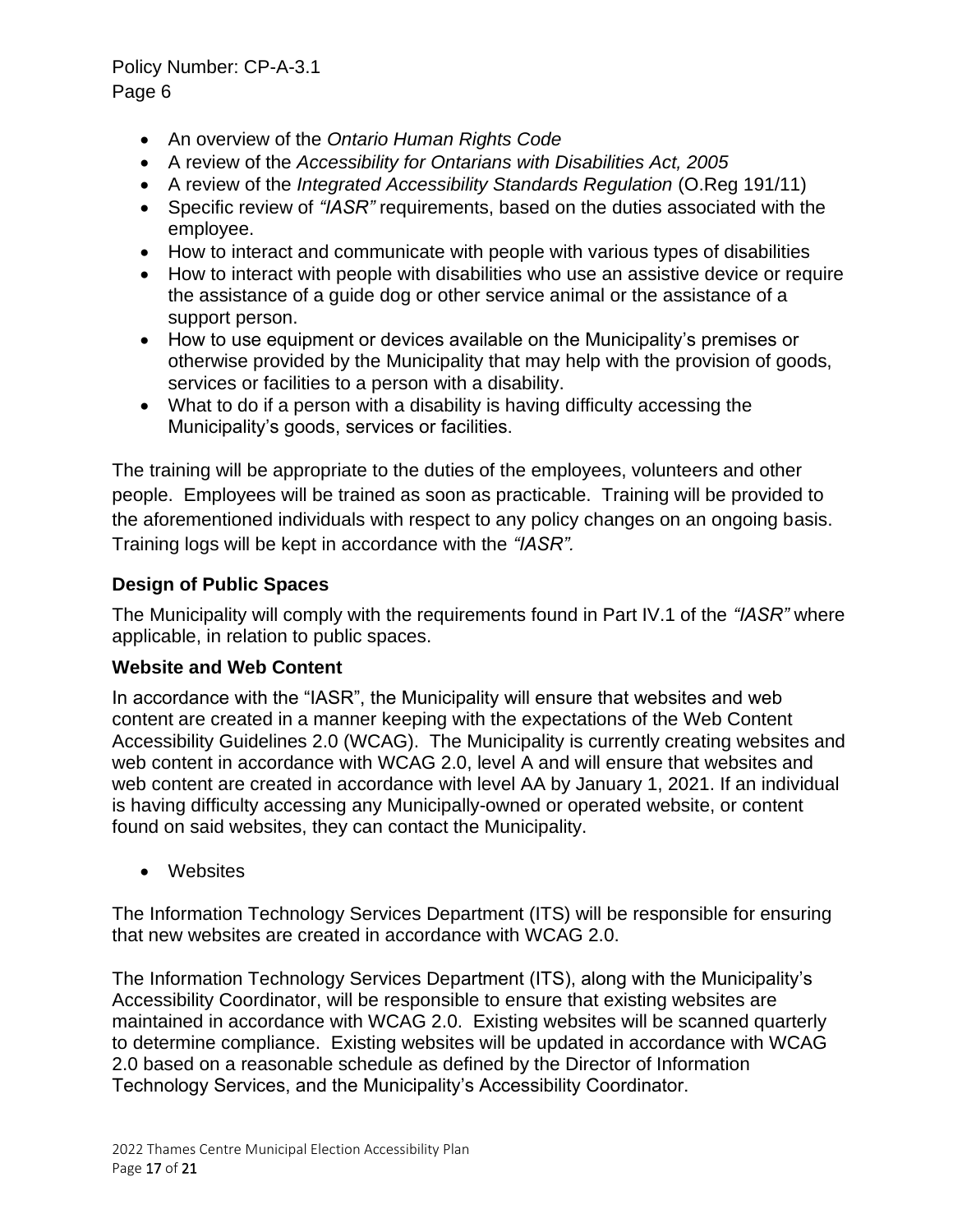• Web Content

Accessible web content is being produced in the following ways:

In-house: Staff receives training that ensures PDF documents are created in accordance with WCAG 2.0.

Purchased Documents or Videos: The Department purchasing a document or video that will be available on the Municipality's website shall ensure that the document or video is created in a manner that ensures compliance with WCAG 2.0.

Third-Party Documents: The Municipality will put forward efforts to ensure that documents provided to the Municipality on behalf of a third party, that will be posted on the Municipality's website, and not in direct control of the Municipality through a contractual relationship, will be remediated in accordance with WCAG 2.0, unless it is not practicable to do so.

In the event that it is not practicable to remediate a third party document, for which the Municipality is not in direct control through a contractual relationship, a member of the public may contact the Municipality to arrange for the information to be provided in an accessible format, upon request. The Municipality will consult with the requesting individual to determine suitability of format.

#### **Legislative Authority**

*Accessibility for Ontarians with Disabilities Act, 2005*, S.O. 2005, c. 11

*Integrated Accessibility Standard Regulation* (O. Reg 191/11)

*Ontario Human Rights Code*, R.S.O. 1990, c. H. 19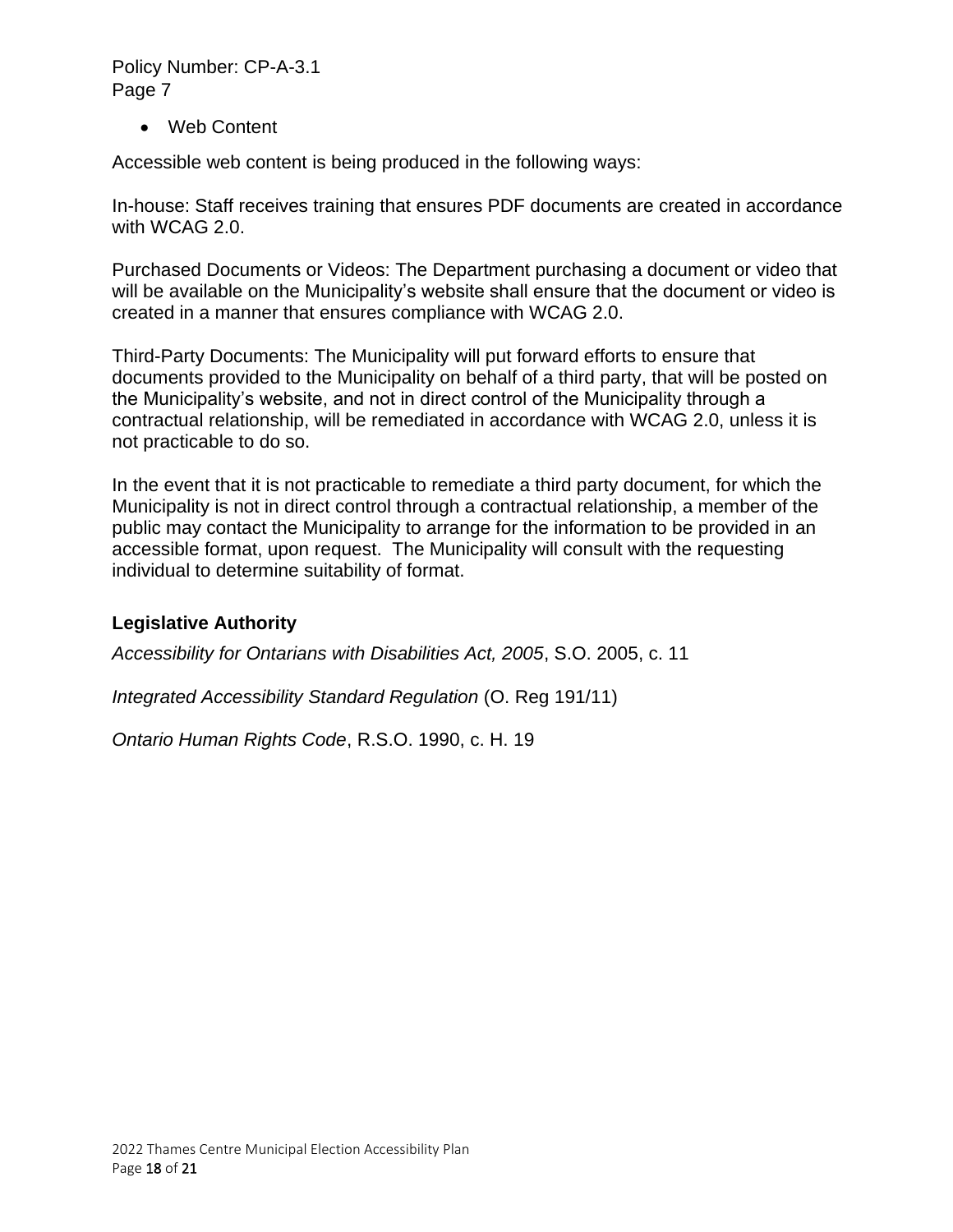# **Thames Centre Voting Period Daily Accessibility Checklist**

The purpose of this checklist is to allow you, the election staff, to quickly assess whether or not the Voter Help Centre has barriers for people with disabilities during the Voting Period. If you identify barriers, you should Inform the municipal clerk and/or their designate so the barrier can be addressed as soon as possible. Many barriers can be easily addressed each day voting takes place.

#### **Parking**

Voter Help Centre location parking area:

- $\Box$  The accessible space is clearly marked with the standard accessible parking sign.
- $\Box$  The accessible space which is large enough to accommodate a van is located nearest to the accessible entrance.
- $\Box$  There is an accessible way to get from the parking lot to the door
- $\Box$  The parking area is paved

Accessible parking must be kept clear of snow, piles of leaves or other obstacles to persons with disabilities in order to be accessible.

#### **Pathways to the Building**

The path to the accessible entrance is clearly marked with large print signs if it is different from the primary route to the building.

This checklist does not identify all barriers that a person may face at the voting place. Answering positively to the checklist does not mean a voting place is in compliance with such laws as the Accessibility for Ontarians with Disabilities Act (AODA).

- $\Box$  The path of travel is free of breaks and edges and is clear of debris such as snow, ice and leaves, and low-hanging objects such as tree branches.
- $\Box$  The path of travel has the necessary curb cuts and ramps so that a person using a mobility device could access the building with ease.
- □ All ramps have handrails (and edge protection), if necessary.
- $\Box$  The path of travel is well-lit when necessary.

#### **Entrance to the Building**

 $\Box$  The entrance to the building is free of steps or has a ramp.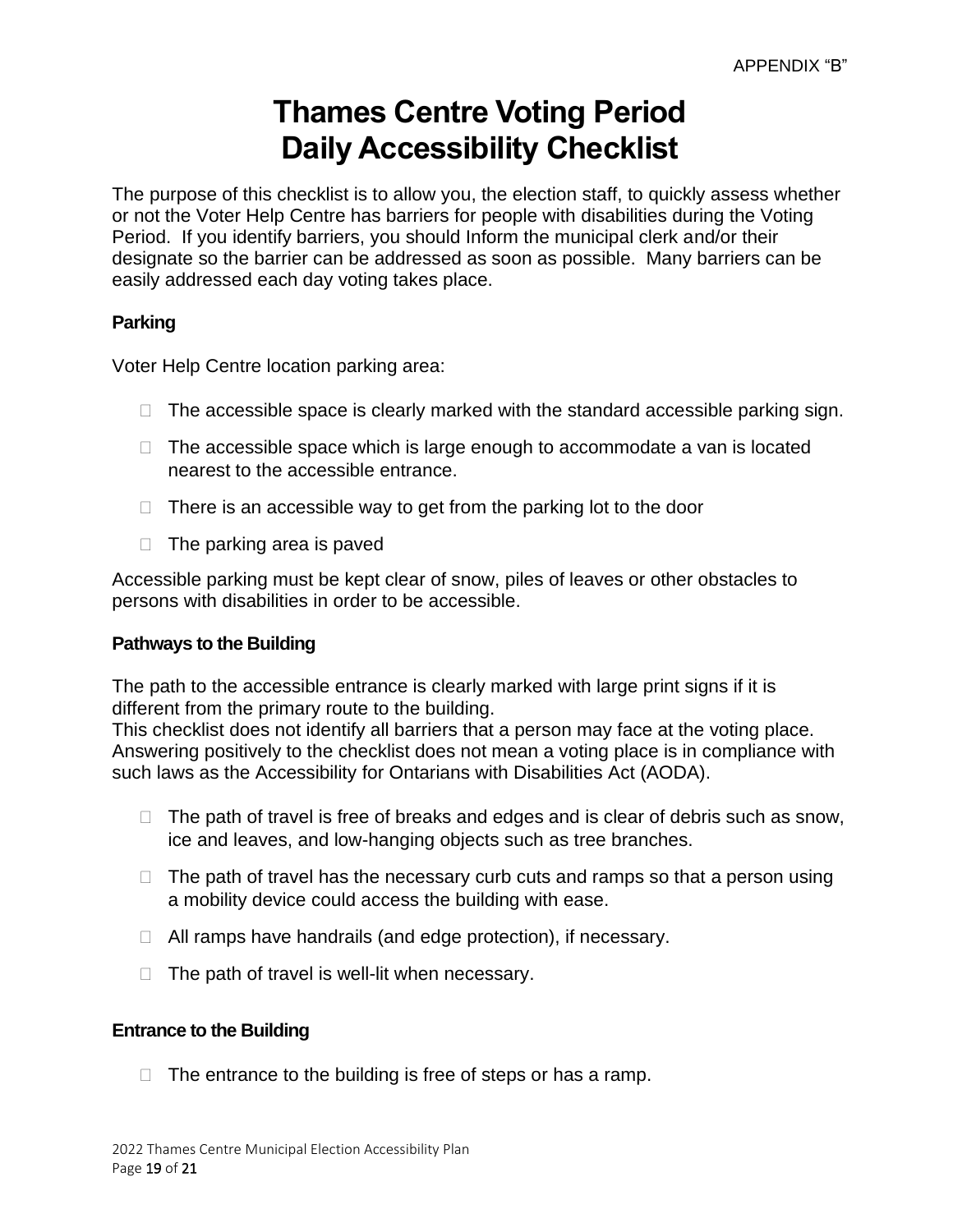- $\Box$  The accessible entrance to the building is unlocked.
- $\Box$  The accessible entrance to the building has an automatic door opener or there is someone stationed at the door to open it.

#### **Travel within the Building**

- $\Box$  The accessible route to the voting area is clearly marked with large print signs if it is different from the main route and/or if it is not immediately inside the accessible entrance.
- $\Box$  Interior doors of the designated room for voting are propped open or have automatic doors.
- $\Box$  Hallways are well-lit and free of low-hanging objects and items protruding from the wall or sitting on the floor.
- $\Box$  All rugs and mats along the accessible route have low pile and are securely fastened (or removed).

#### **Voting Area**

- $\Box$  Instructions for voting are printed in Large Print (18-point font or larger) and displayed in a convenient and obvious location.
- $\Box$  The path of travel in the voting area is wide enough for an individual using a mobility device to navigate and turn around with ease (minimum of 5X5 feet).
- $\Box$  There is a table, counter or voting booth that is extra wide at the bottom (at least 36 inches) and at a good height (between 28 and 34 inches) to allow someone who uses a mobility device to use it comfortably and reach all parts of the voting equipment.
- $\Box$  Election workers are trained in using and explaining the accessible voting equipment to voters.
- $\Box$  Electronic accessible voting equipment is turned on, tested and in proper working order for electors to use when the polls open on Election Day.
- $\Box$  There is a feasible plan in place to identify when a voter wants to vote curbside, and election workers are aware of the curbside voting policy.
- $\Box$  Election workers are aware of the special needs of voters with disabilities and are willing to provide reasonable accommodations when requested.
- $\Box$  The Voter Help Centre has the following:
	- $\circ$  Communication cards or pen/paper to communicate with someone who is deaf or hard of hearing.